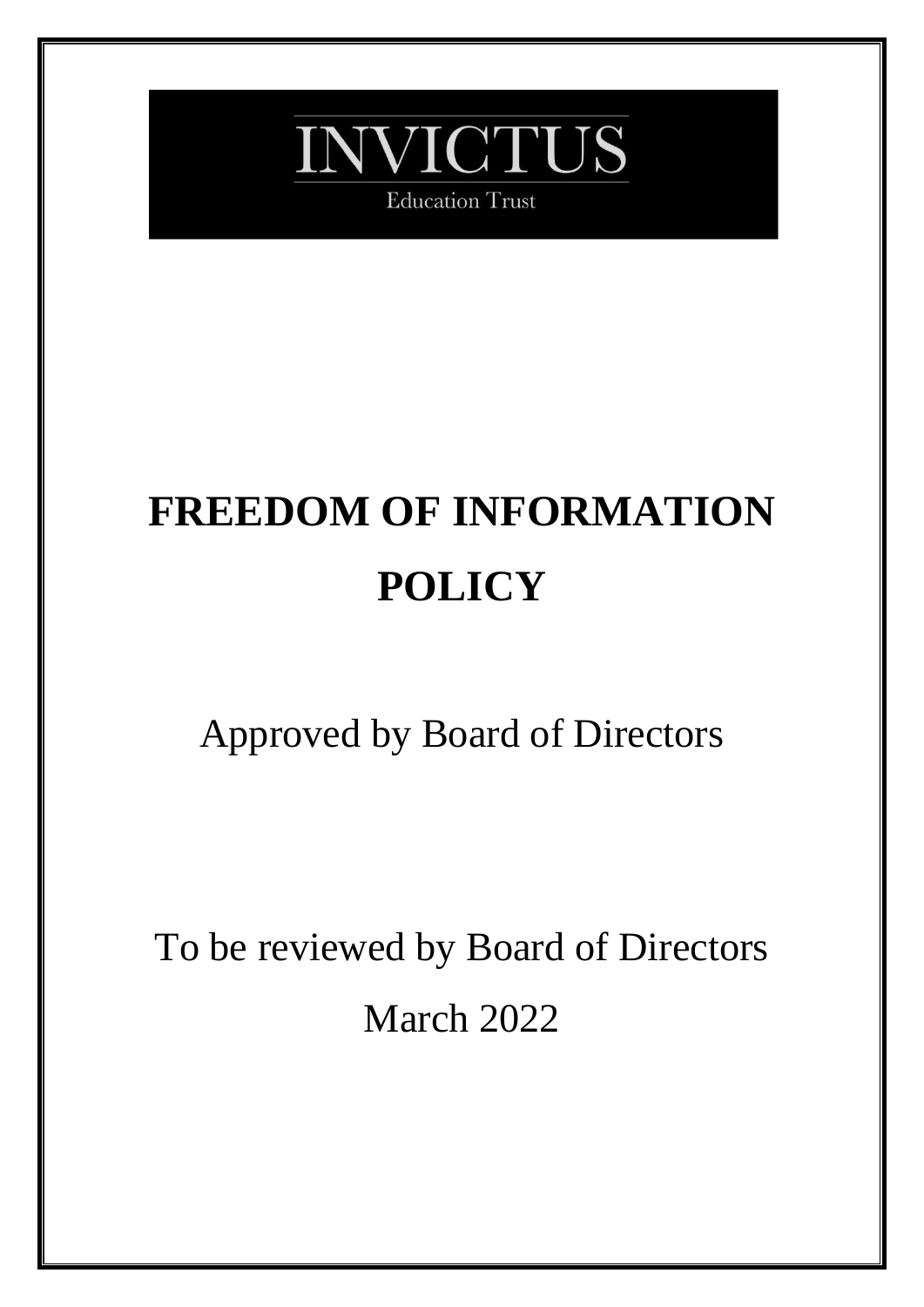### **Contents Page**

| 1. Introduction                |                |
|--------------------------------|----------------|
| 2. Purpose                     | 3              |
| 3. Roles & Responsibilities    | 3              |
| 4. Managing a FOI Request      | $\overline{4}$ |
| 5. Publication Scheme          | 4              |
| 6. Availability of Information | 5              |
| 7. Classes of Information      | 6              |
| 8. Charges for Information     | 6              |
| 9. Communication               |                |
| 10. Review of Policy           |                |

# **Appendices**

|  |  |  |  | 1. Data Protection Compliance Officer Contact Details |  |  |  |
|--|--|--|--|-------------------------------------------------------|--|--|--|
|--|--|--|--|-------------------------------------------------------|--|--|--|

- 2. Managing a Freedom of Information Request Flowchart
- 3. Freedom of Information Log
- 4. Publication Scheme
- 5. Charges for Information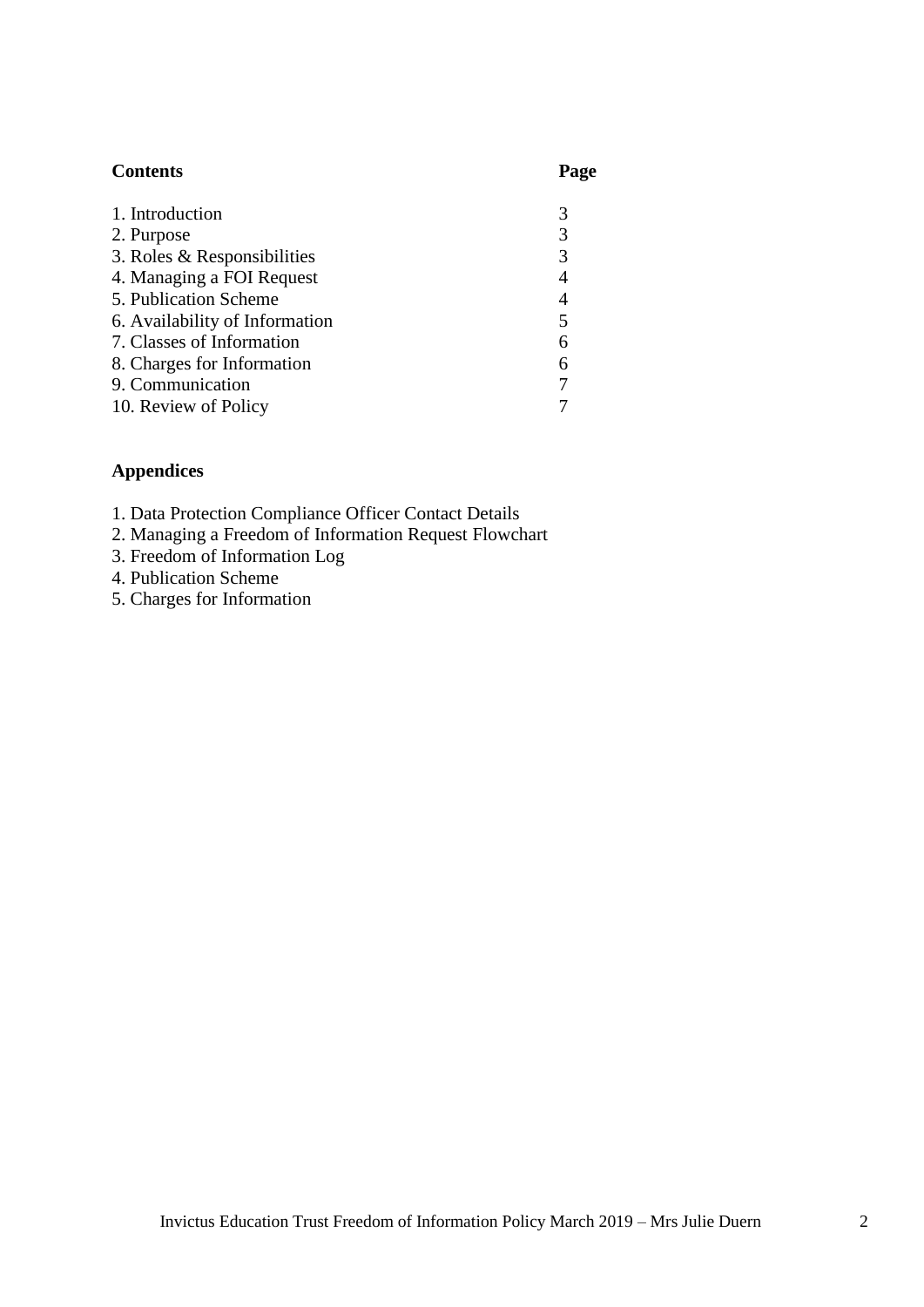# **1. Introduction**

The Freedom of Information Act (FOIA) 2000 provides public access to information held by public authorities. It does this in the following ways:

- Public authorities are obliged to publish certain information about their activities
- Members' of the public are entitled to request information from public authorities.

Anyone has a right to request information and Invictus Education Trust has two separate duties when responding to these requests:

- To tell the applicant whether Invictus Education Trust holds any information falling within the scope of their request
- To provide that information.

Any person has a legal right to ask for access to information held by Invictus Education Trust. They are entitled to be told whether the information is held, and to receive a copy, subject to certain exemptions. ICO guidance should be followed if there is a need to withhold the information. Please see the following web address:

https://ico.org.uk/for-organisations/guide-to-freedom-of-information/refusing-a-request/

The Act does not give people access to their own personal data (information about themselves). If a parent, student or employee wants to see information that Invictus Education Trust holds about them, they should make a Subject Access Request (SAR) in accordance with the Data Protection Act 2018, as outlined in the Trust's Data Protection Policy.

Invictus Education Trust is committed to openness and transparency, ensuring compliance with the relevant statutory framework by:

- Responding adequately to a request for information
- Adopting the model publication scheme, providing the correct information
- Not deliberately destroying, hiding or altering requested information to prevent it from being released.

Deliberately destroying, hiding or altering requests for information may be considered as a disciplinary matter under the Trust's Disciplinary Policy.

#### **2. Purpose**

The purpose of the Freedom of Information Policy is to ensure that effective procedures and arrangements are in place to manage a request for information to enable Invictus Education Trust to demonstrate compliance with the FOIA and other legal and statutory duties relating to providing public access to information.

#### **3. Roles and Responsibilities**

The Executive Headteacher/CEO is accountable to the Board of Trustees for providing assurance that the requirements of the FOIA are being complied with and that Headteachers are responsible for ensuring compliance in each school.

Local Governing Bodies should scrutinise the arrangements in the schools as part of the assurance process.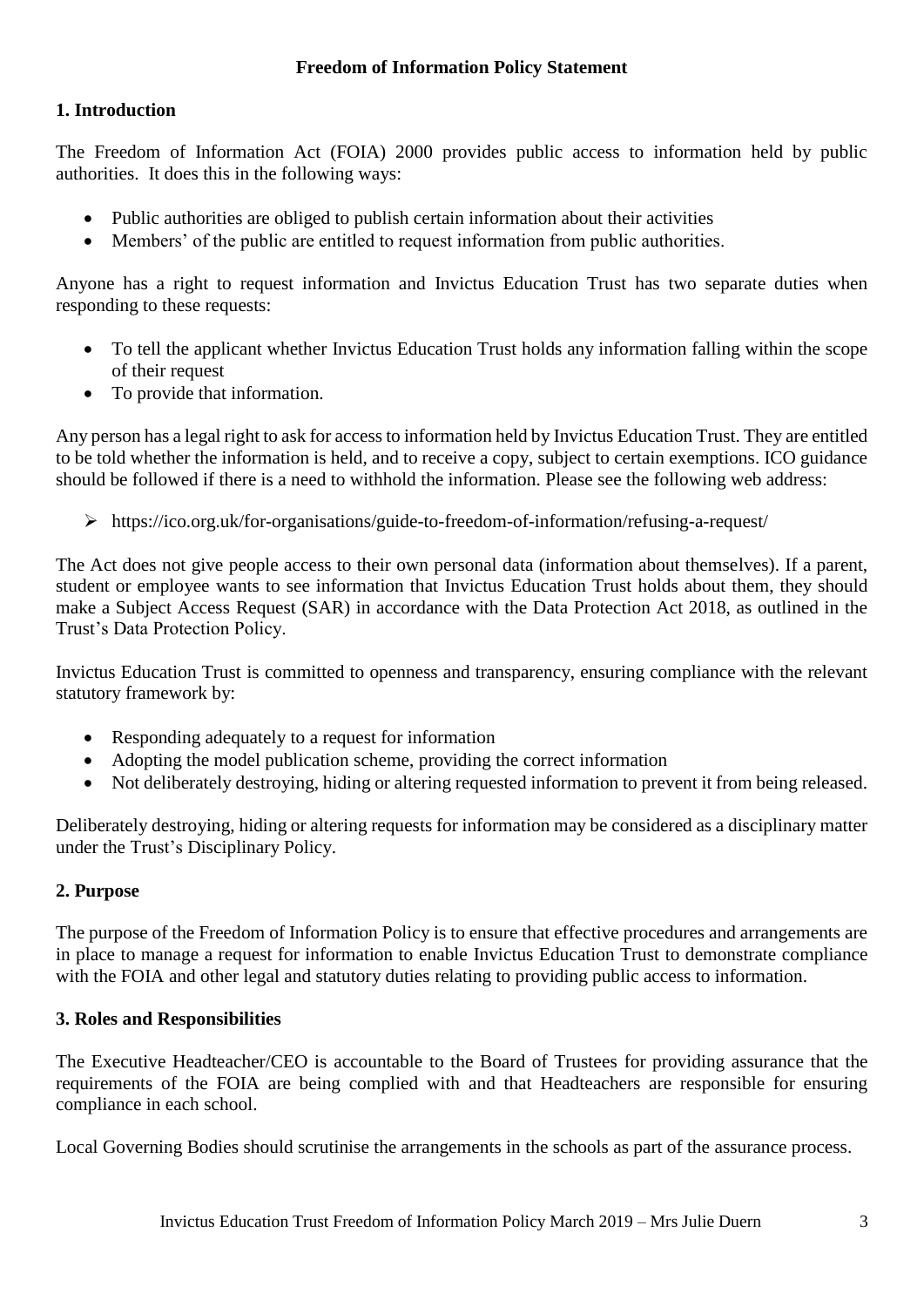#### **4. Managing Requests**

For a request to be valid under the FOIA it must be in writing, but requesters do not have to mention the FOI Act or direct their request to a designated member of staff. Any letter or email asking for information is a request for recorded information under the FOI Act.

On receipt of a request within Trust, the Data Protection Officer (DPO) at HQ should be notified. The DPO will liaise with the Data Protection Compliance Officer in the school and consider whether the request requires a local or a central response. This will depend on the nature of the request and whether it requires local or central managed information. See Appendix 1 Contact details of Data Protection Compliance Officers.

All requests will be acknowledged upon receipt with an indication as to the timescales for responding. All requests will be responded to within the 20 day (school day) statutory time limit.

A response will be provided having regard to the procedures and guidance outlined by the Information Commissioners Office (ICO):

https://ico.org.uk/for-organisations/guide-to-freedom-of-information/

All requests for information will be processed following the flow chart outlined at Appendix 2 and in conjunction with the flowchart provided by the ICO as guidance. See web address:

> https://ico.org.uk/media/1167/flowchart of request handling under foia.pdf

The DPO will maintain a central log (Appendix 3) of all requests; each request will be retained for 18 months.

There may be times when requested information cannot be supplied. Whenever a request is refused the requester must be notified. If the requester is unhappy with the outcome, the Invictus Education Trust Complaints Policy should be followed. Any requests to review the decision and information provided should be made in writing. If after following the complaints procedure outlined in the Complaints Policy, the requester is still dissatisfied, then they can pursue their concerns directly to the ICO.

Whenever a request is refused the requester should always be informed about their right to complain to the ICO. The ICO has a general duty to investigate complaints from members of the public who believe that an authority has failed to respond correctly to a request for information. The ICO can be contacted by email at:

> www.ico.org.uk or by writing to: Information Commissioner's Office Wycliffe House Wilmslow Cheshire SK9 5AF

#### **5. Publication Scheme**

As well as responding to requests for information, Invictus Education Trust is required to publish information proactively. The FOIA requires Invictus Education Trust to have a publication scheme, and to publish information covered by the scheme.

#### <https://ico.org.uk/media/for-organisations/documents/1153/model-publication-scheme>

The scheme sets out Invictus Education Trust's commitment to make certain classes of information routinely available, such as policies and procedures, minutes of meetings, annual reports and financial information. The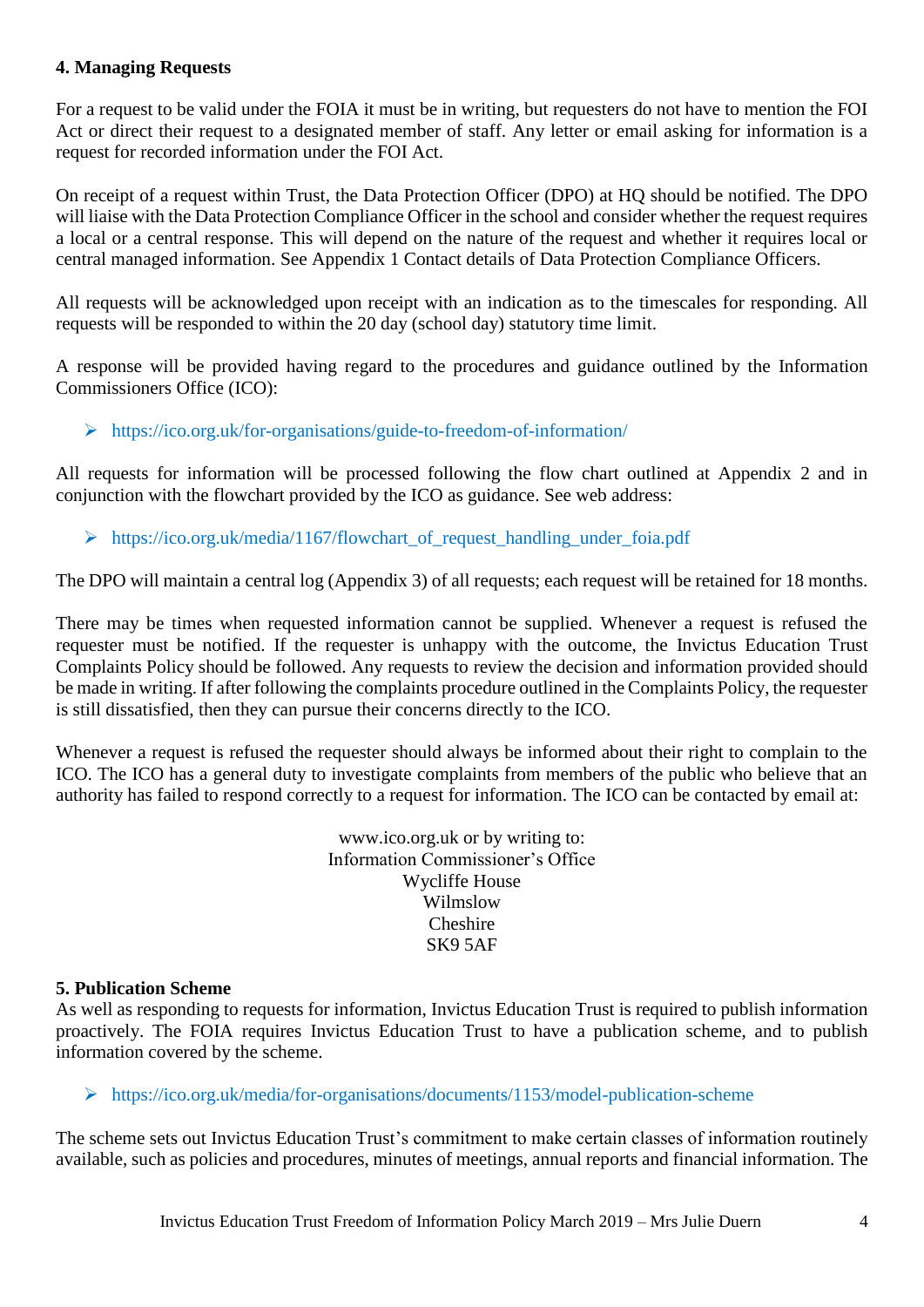Trust will indicate clearly to the public what information is covered by this scheme and how it can be obtained (Appendix 4).

The scheme commits Invictus Education Trust to:

- Proactively publish or otherwise make available as a matter of routine, information which is held by Invictus Education Trust and falls within the classifications outlined at section 7 of this policy.
- Specify the information held by Invictus Education Trust that falls within the classifications.
- Proactively publish or otherwise make available as a matter of routine, information in line with the statements contained within this scheme.
- Produce and publish the methods by which the specific information is made routinely available so that it can be easily identified and accessed by members of the public.
- Review and update on a regular basis the information Invictus Education Trust makes available under this scheme.
- Produce a schedule of any fees charged for access to information which is made proactively available (see Appendix 5).
- Make this publication scheme available to the public.

# **6. Availability of Information**

Wherever possible and practical, information will be made available on the Invictus Education Trust website and school websites. Where it is impracticable to make information available on a website or when an individual does not wish to access the information via the website, Invictus Education Trust will indicate how information can be obtained by other means and provide it by those means.

In exceptional circumstances some information may be available only by viewing in person. Where this manner is specified, further details will be provided. An appointment to view the information will be arranged within a reasonable timescale.

Information will be provided in the language in which it is held or in such other language if there is a legal requirement to do so.

Obligations under disability and discrimination legislation and any other legislation to provide information in other forms and formats will be adhered to when providing information in accordance with this scheme.

# **7. Classes of information**

The classification of information to be published under the scheme as outlined by the ICO as follows:

- **Who we are and what we do**  Organisational information, locations and contacts, constitutional and legal governance.
- **What we spend and how we spend it** Financial information relating to income and expenditure.
- **What our priorities are and how we are doing** Strategy and performance information, plans, assessments, inspections and reviews. How we make decisions.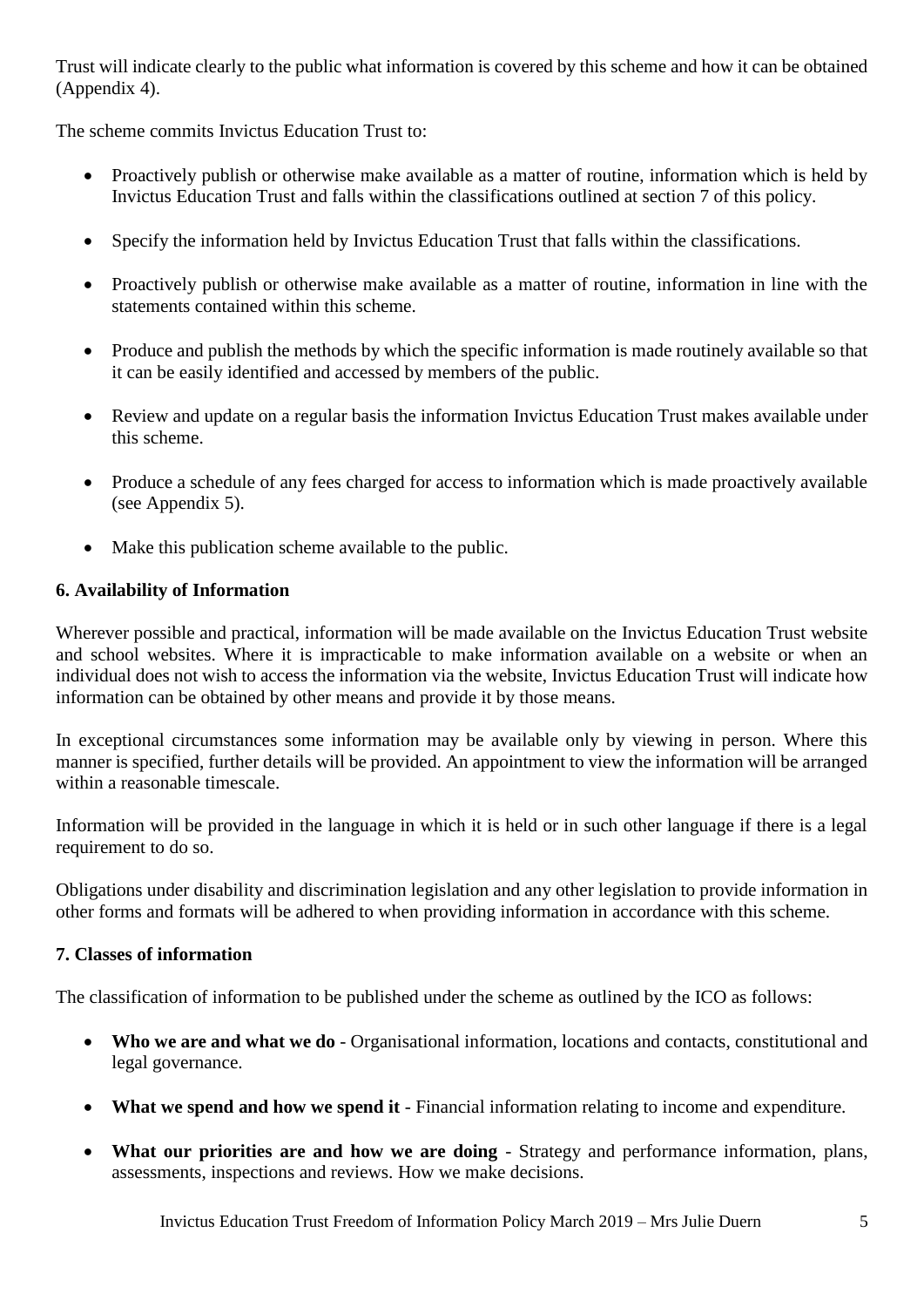- **Policy proposals and decisions** Decision making processes, internal criteria and procedures, consultations.
- **Our policies and procedures** Current written protocols for delivering our functions and responsibilities.
- **Lists and registers**  Information held in registers required by law and other lists and registers relating to the functions of the authority.
- **The services we offer** Advice and guidance, booklets and leaflets, transactions and media releases. A description of the services offered.

Details of information made available are outlined at Appendix 5 which also considers the information outlined in Invictus Education Trust's Scheme of Delegations and the requirements outlined by the Department for Education:

https://www.gov.uk/guidance/what-academies-free-schools-and-colleges-should-publish-online

Any information held that is not published under this scheme can be requested in writing, and will be considered in accordance with the provisions of the FOIA.

The classes of information will not generally include:

- Information the disclosure of which is prevented by law, or exempt under the FOIA, or is otherwise properly considered to be protected from disclosure.
- Information in draft form.
- Information that is no longer readily available as it is contained in files that have been placed in archive storage, or is difficult to access for similar reasons.

#### **8. Charges**

The purpose of this scheme is to make the maximum amount of information readily available at minimum inconvenience and cost to the public. Charges made by Invictus Education Trust for routinely published material will be justified and transparent and kept to a minimum.

Material which is published and accessed on a website will be provided free of charge.

Charges may be made for actual disbursements incurred such as:

- Photocopying
- Postage and packaging
- The costs directly incurred as a result of viewing information

Charges may also be made for information provided under this scheme where they are legally authorised and justified and are in accordance with a published schedule or schedules of fees which is readily available to the public on the ICO website.

#### https://ico.org.uk/media/fororganisations/documents/1158/can\_i\_charge\_for\_information.pdf

If a charge is to be made, confirmation of the payment due will be given before the information is provided. Payment will be requested prior to provision of the information.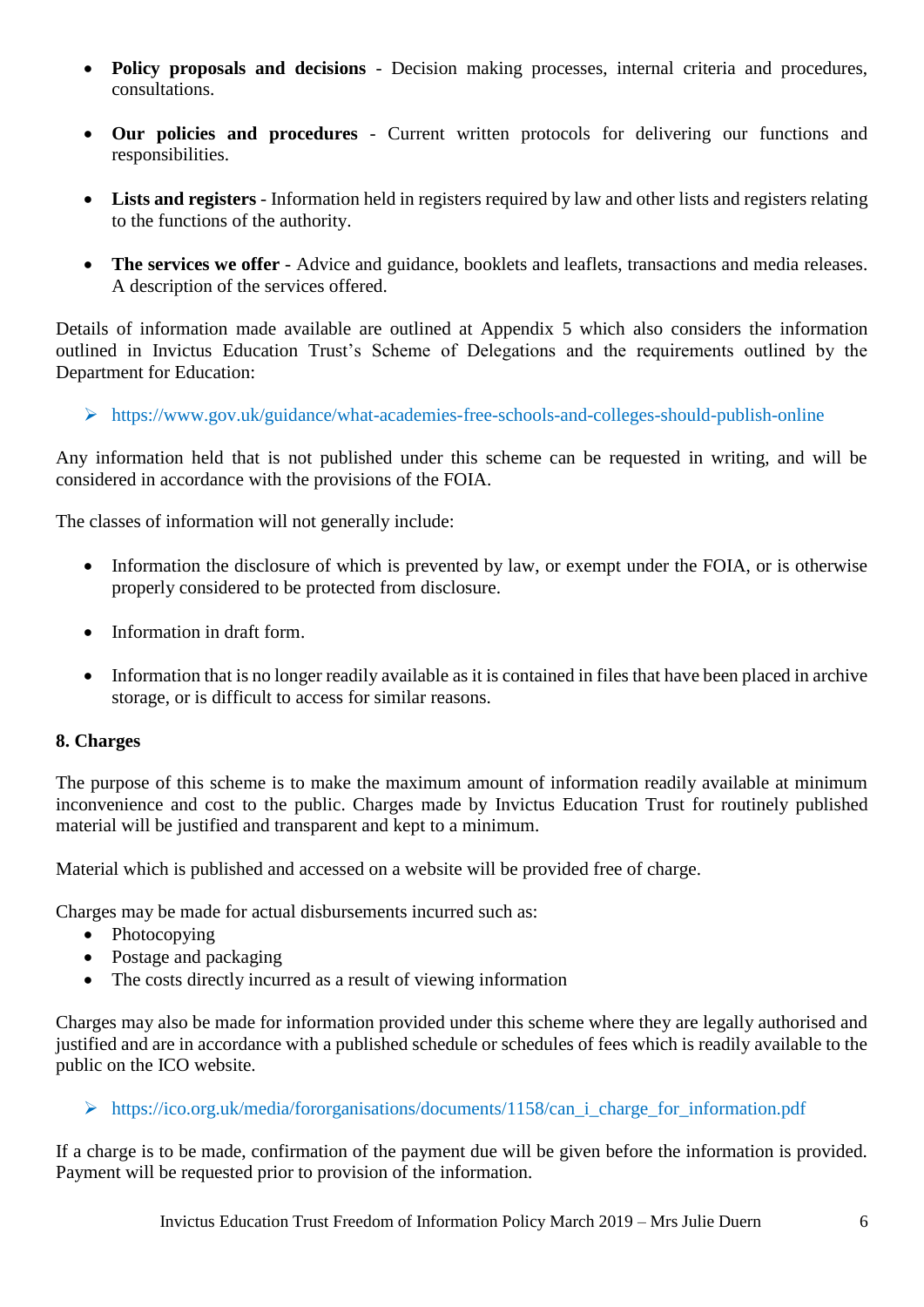A schedule of charges is held at Appendix 5.

#### **9. Communication**

This policy must be brought to the attention of all members of staff and in particular all staff who handle enquiries from the public.

# **10. Policy Review**

This policy is reviewed by Invictus Education Trust Board of Trustees every 3 years or in the event of a change in arrangements. The Trust will monitor the application and outcomes of this policy to ensure it is working effectively.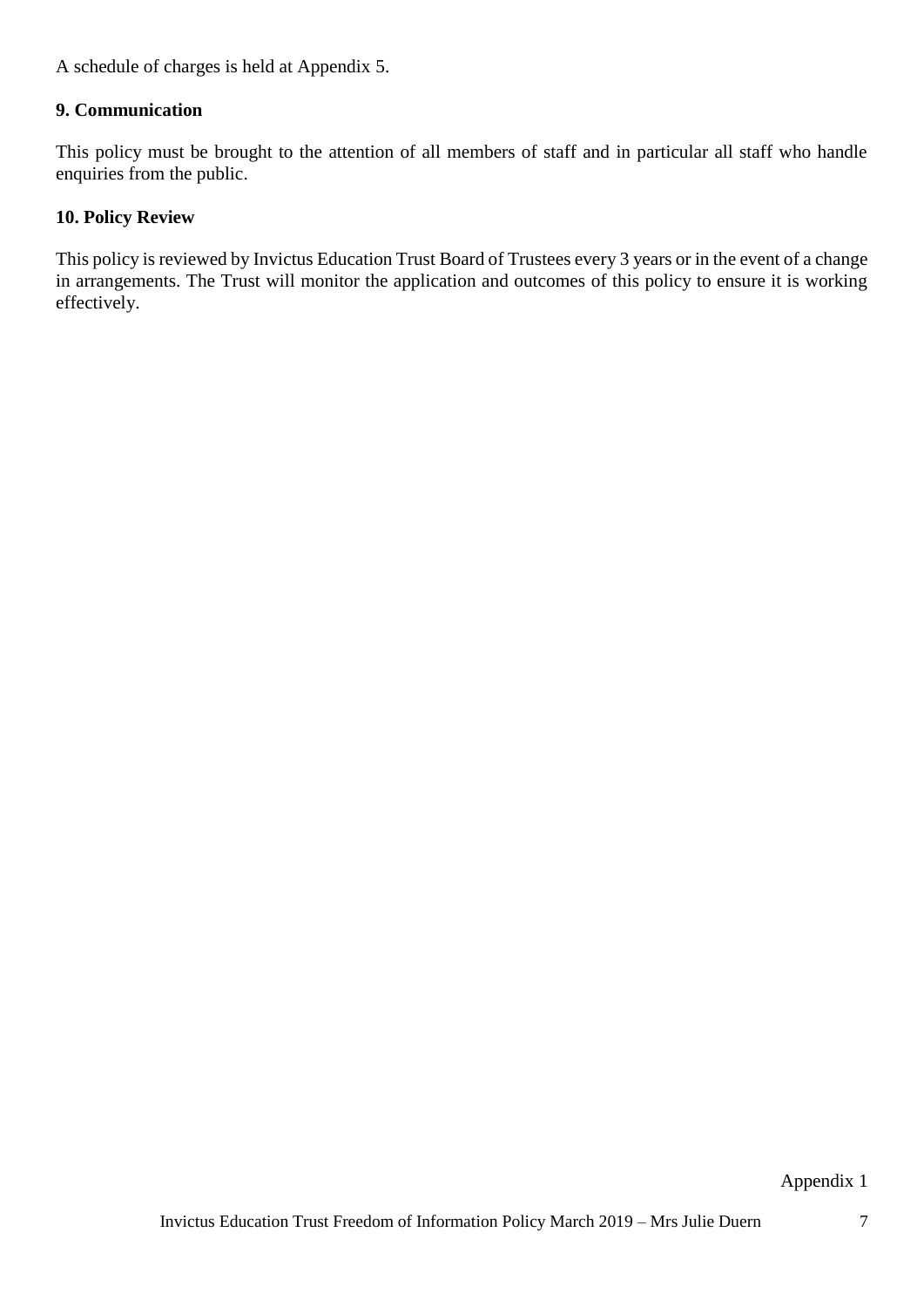| <b>School Bases Data Protection Compliance Officers</b> |  |  |  |
|---------------------------------------------------------|--|--|--|
|---------------------------------------------------------|--|--|--|

| <b>School / Location</b>   | <b>Officer Name</b> | <b>Email Address/Telephone Number</b> | <b>School Address</b> |
|----------------------------|---------------------|---------------------------------------|-----------------------|
| Crestwood High             | Kelly Chapman       | kchapman@crestwood-s.dudley.sch.uk    | <b>Bromley Lane</b>   |
| School                     |                     |                                       | Kingswinford          |
|                            |                     | Tel: 01384 686 846                    | Dudley DY6 8QG        |
| <b>Ellowes Hall Sports</b> | Anthea Southall     | asouthall@ellowes.dudley.sch.uk       | <b>Stickley Lane</b>  |
| College                    |                     |                                       | <b>Lower Gornal</b>   |
|                            |                     |                                       | Dudley                |
|                            |                     | Tel: 01384 686 531                    | DY3 2JH               |
| Kinver High School         | Leanne Fullwood     | lfullwood@kinverhigh.co.uk            | <b>Enville Road</b>   |
|                            |                     |                                       | Kinver                |
|                            |                     |                                       | <b>South Staffs</b>   |
|                            |                     | Tel: 01384 686 806                    | DY7 6AA               |
| Leasowes High              | Harvey Smith        | hsmith@leasowes.dudley.sch.uk         | Kent Road             |
| School                     |                     |                                       | Halesowen             |
|                            |                     |                                       | Birmingham            |
|                            |                     | 01384 814167                          | <b>B62 8PJ</b>        |
| <b>Ounsdale High</b>       | Debbie McDonald     | dmcdonald@ounsdale.staffs.sch.uk      | <b>Ounsdale Road</b>  |
| School                     |                     |                                       | Wolverhampton         |
|                            |                     | Tel: 01902 504 931                    | WV58BJ                |
| Pedmore High               | Sarah Shakeshaft    | sshakeshaft@pedmoretc.dudley.sch.uk   | Grange Lane           |
| School                     |                     |                                       | Stourbridge           |
|                            |                     | Tel: 01384 816660                     | DY97HS                |

# **Invictus Education Trust Data Protection Officer**

| Invictus HQ<br>Julie Duern<br>Data Protection<br>Officer | jduern@invictus.education | Ward House<br><b>Himley Park</b><br><b>Himley Road</b><br>Dudley<br>$DY3$ 4DF |
|----------------------------------------------------------|---------------------------|-------------------------------------------------------------------------------|
|----------------------------------------------------------|---------------------------|-------------------------------------------------------------------------------|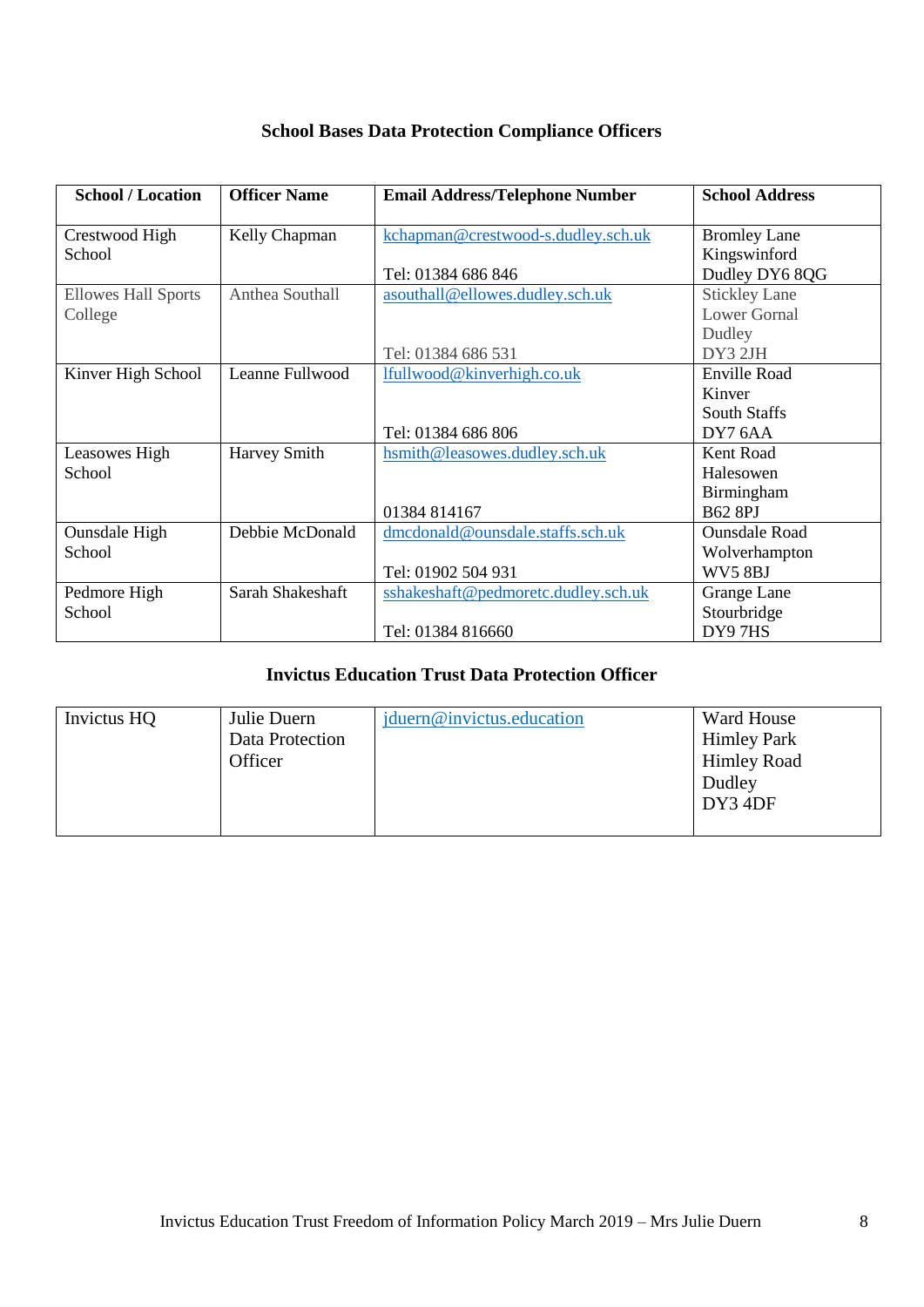# **Appendix 2**

#### **Managing a FOI Request**

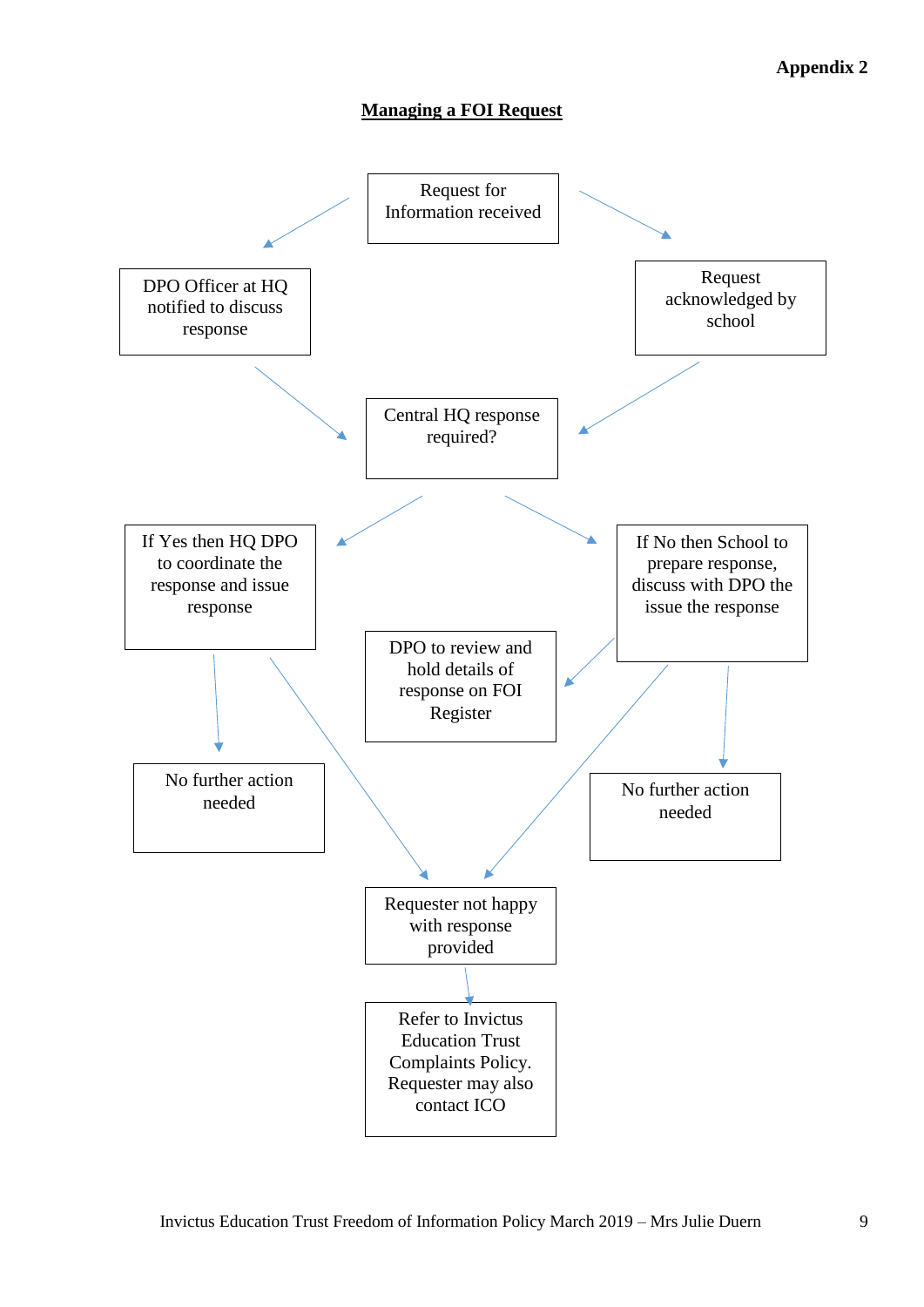#### **Freedom of Information Request Log To be managed by DPO at HQ**

| <b>Reference</b> | <b>Date</b>     | Details of requester | What information is requested | Date letter of      | Date response sent | <b>Action by</b> |
|------------------|-----------------|----------------------|-------------------------------|---------------------|--------------------|------------------|
| <b>Number</b>    | <b>Received</b> |                      |                               | acknowledgment sent |                    | who              |
|                  |                 |                      |                               |                     |                    |                  |
|                  |                 |                      |                               |                     |                    |                  |
|                  |                 |                      |                               |                     |                    |                  |
|                  |                 |                      |                               |                     |                    |                  |
|                  |                 |                      |                               |                     |                    |                  |
|                  |                 |                      |                               |                     |                    |                  |
|                  |                 |                      |                               |                     |                    |                  |
|                  |                 |                      |                               |                     |                    |                  |
|                  |                 |                      |                               |                     |                    |                  |
|                  |                 |                      |                               |                     |                    |                  |
|                  |                 |                      |                               |                     |                    |                  |
|                  |                 |                      |                               |                     |                    |                  |
|                  |                 |                      |                               |                     |                    |                  |
|                  |                 |                      |                               |                     |                    |                  |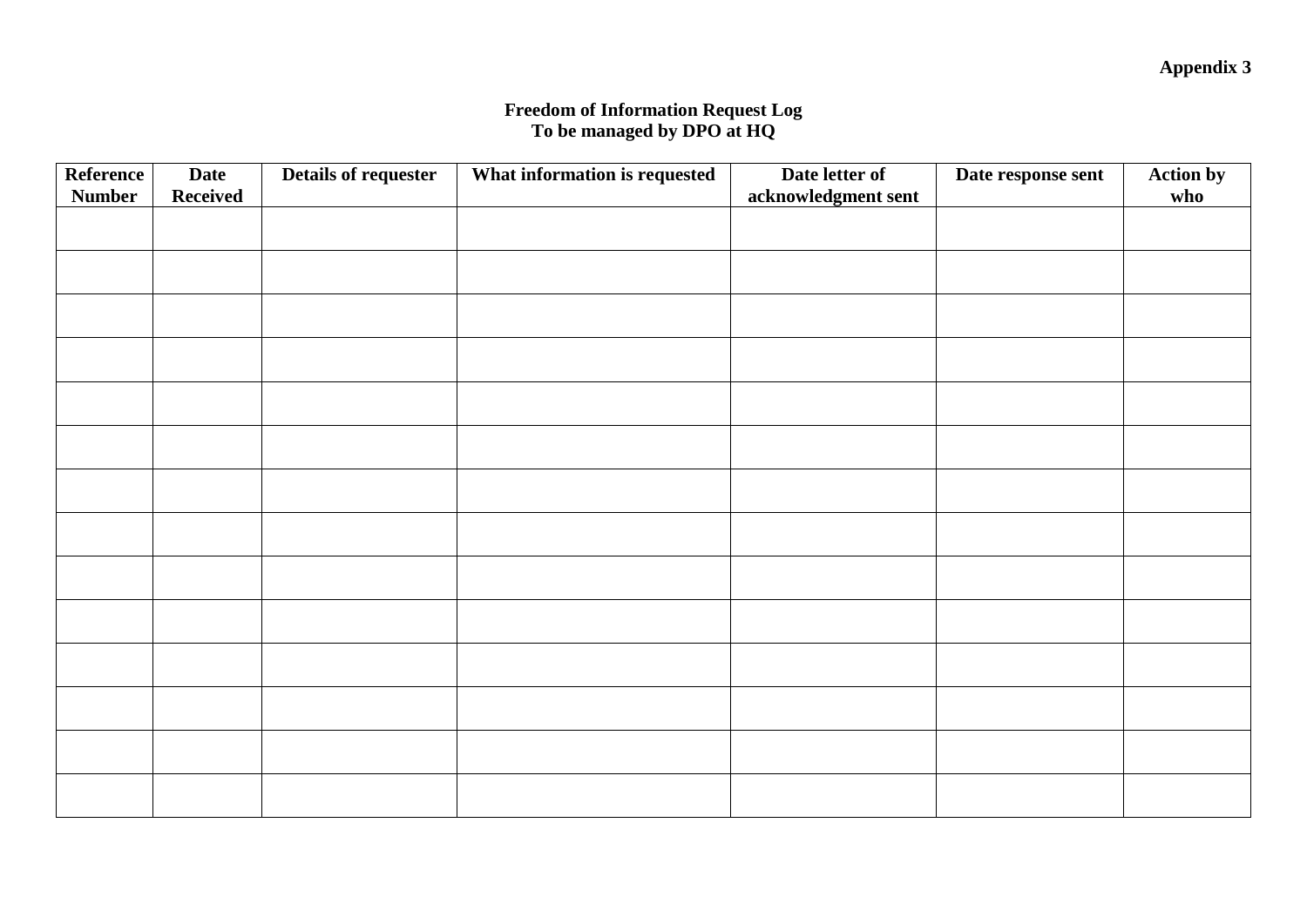# **Information to be published**

Information held on Invictus Education Trust website can also be accessed using the schools' websites hyperlinks.

| <b>What is Published</b>                     | <b>Details</b>                                                             | Location              |  |  |
|----------------------------------------------|----------------------------------------------------------------------------|-----------------------|--|--|
| Who we are and what we do                    |                                                                            |                       |  |  |
| Address and contact                          | Central details, Board of Trustees                                         |                       |  |  |
| details                                      |                                                                            | <b>Trust Website</b>  |  |  |
| <b>School Contact details</b>                | Details and links to all schools within the Trust                          | <b>Trust Website</b>  |  |  |
| <b>Articles of Association</b>               | <b>Legal Documents</b>                                                     | <b>Trust Website</b>  |  |  |
| Governance &                                 | Term of Reference                                                          | <b>Trust Website</b>  |  |  |
| Constitutional                               |                                                                            |                       |  |  |
| <b>Declaration of Interests</b>              | Trustees, Governors. SLT, Financial Staff                                  | <b>Trust Website</b>  |  |  |
| What we spend and how we spend it            |                                                                            |                       |  |  |
| <b>Financial Handbook</b>                    | Academies Financial Handbook - legal framework                             | <b>Trust Website</b>  |  |  |
| Annual Reports and                           | Financial Statement of Accounts for accounts year                          | <b>Trust Website</b>  |  |  |
| <b>Audited Accounts</b>                      |                                                                            |                       |  |  |
| <b>Master Funding</b>                        | Legal Framework                                                            | <b>Trust Website</b>  |  |  |
| Agreement                                    |                                                                            |                       |  |  |
| <b>Gender Gap Reporting</b>                  | <b>Annual Report</b>                                                       | <b>Trust Website</b>  |  |  |
| <b>How we make decisions</b>                 |                                                                            |                       |  |  |
| Governance $\&$                              | Scheme of Delegation                                                       | <b>Trust Website</b>  |  |  |
| Constitutional<br><b>Minutes of Meetings</b> | <b>Committees and Board of Trustee Meetings</b>                            | Hard copy on          |  |  |
|                                              |                                                                            | request               |  |  |
| What our priorities are and how we are doing |                                                                            |                       |  |  |
|                                              | Strategy and performance data, plans, assessments, inspections and reviews | <b>Trust Website</b>  |  |  |
| <b>Policies and Procedures</b>               |                                                                            |                       |  |  |
| Policies                                     | Education, HR, Financial, Health & Safety etc.                             | <b>Trust Website</b>  |  |  |
| <b>Modern Slavery</b>                        | Modern Slavery and Human Trafficking Statement                             | <b>Trust Website</b>  |  |  |
| <b>Statement</b>                             |                                                                            |                       |  |  |
| <b>Services we offer</b>                     |                                                                            |                       |  |  |
| <b>Trust Publications</b>                    | Trust magazine, Prospectuses, Latest News                                  | <b>Trust Website</b>  |  |  |
| Vacancies                                    | Recruitment opportunities within the Trust                                 | <b>Trust Website</b>  |  |  |
|                                              | <b>School Websites</b>                                                     |                       |  |  |
|                                              |                                                                            |                       |  |  |
| Who we are and what we do                    |                                                                            |                       |  |  |
| Address and contact                          | Headteacher, governors and staff                                           | School Website        |  |  |
| details                                      |                                                                            |                       |  |  |
| <b>Declaration of Interests</b>              | Trustees, Governors. SLT, Financial Staff                                  | School Website        |  |  |
| What we spend and how we spend it            |                                                                            |                       |  |  |
| Pupil Premium Plan                           | <b>Budget Information</b>                                                  | School Website        |  |  |
| Annual Reports and                           | Financial Statement of Accounts for accounts year                          | <b>School Website</b> |  |  |
| <b>Audited Accounts</b>                      |                                                                            |                       |  |  |
| How we make decisions                        |                                                                            |                       |  |  |
| <b>Terms of Reference</b>                    | School Governing Body                                                      | <b>School Website</b> |  |  |
| <b>Minutes of Meetings</b>                   | School Governing Body                                                      | Hard copy on          |  |  |
|                                              |                                                                            | request               |  |  |
| Admission                                    | School Admission Policy including arrangements for appeals                 | School Website        |  |  |
| Arrangements                                 |                                                                            |                       |  |  |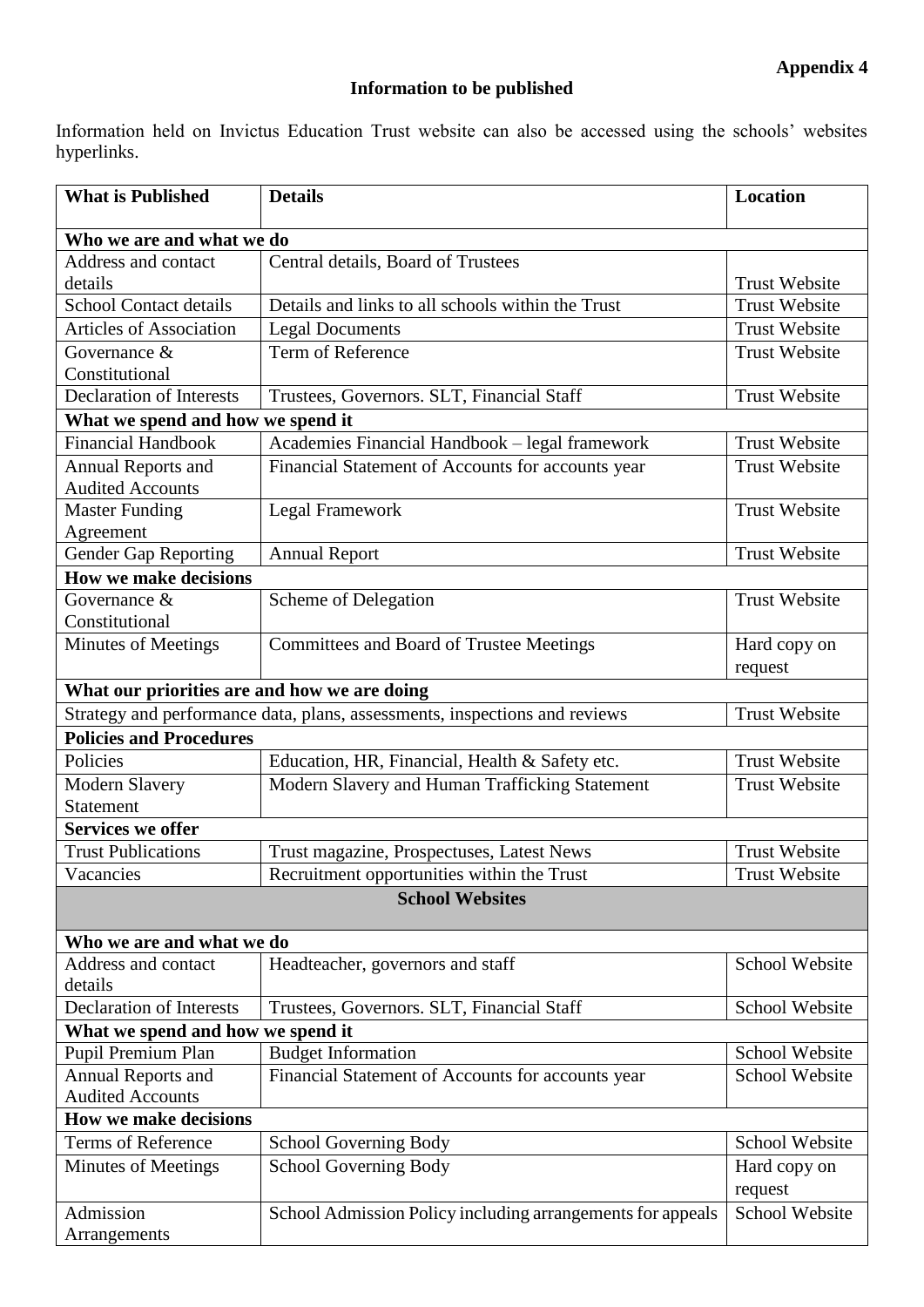| What our priorities are and how we are doing |                                                                  |                       |  |  |
|----------------------------------------------|------------------------------------------------------------------|-----------------------|--|--|
| Vison Values and Ethos                       | <b>Mission statements</b>                                        | School Website        |  |  |
| <b>Ofsted Reports</b>                        |                                                                  | School Website        |  |  |
| <b>Exam Results</b>                          | Latest exam results                                              | School Website        |  |  |
| <b>Special Educational</b>                   | Advice, Policy and procedures                                    | School Website        |  |  |
| <b>Needs</b>                                 |                                                                  |                       |  |  |
| Safeguarding                                 | Advice, Policy and procedures                                    | School Website        |  |  |
| Curriculum                                   | Various information of curriculum such as numeracy,              | School Website        |  |  |
|                                              | literacy, music tuition etc.                                     |                       |  |  |
| <b>Policies and Procedures</b>               |                                                                  |                       |  |  |
| Policies                                     | <b>Trust and School Policies</b>                                 | School Website        |  |  |
| <b>Services we offer</b>                     |                                                                  |                       |  |  |
| Vacancies                                    | Recruitment opportunities within the school                      | School Website        |  |  |
| <b>Careers Programme</b>                     | <b>Careers Information</b>                                       | <b>School Website</b> |  |  |
| <b>School Publications</b>                   | Prospectus, Latest News, Guidance, Booklets etc.                 | <b>School Website</b> |  |  |
| School Life                                  | General Information for Parents, Students<br>School Website      |                       |  |  |
| Enrichment                                   | Website<br>School activities, sports, clubs, performances etc.   |                       |  |  |
| Sixth Form                                   | Information relating to Invictus Sixth Form provision<br>Website |                       |  |  |
| <b>School Lettings</b>                       | Facilities for hire, clubs and activities<br>Website             |                       |  |  |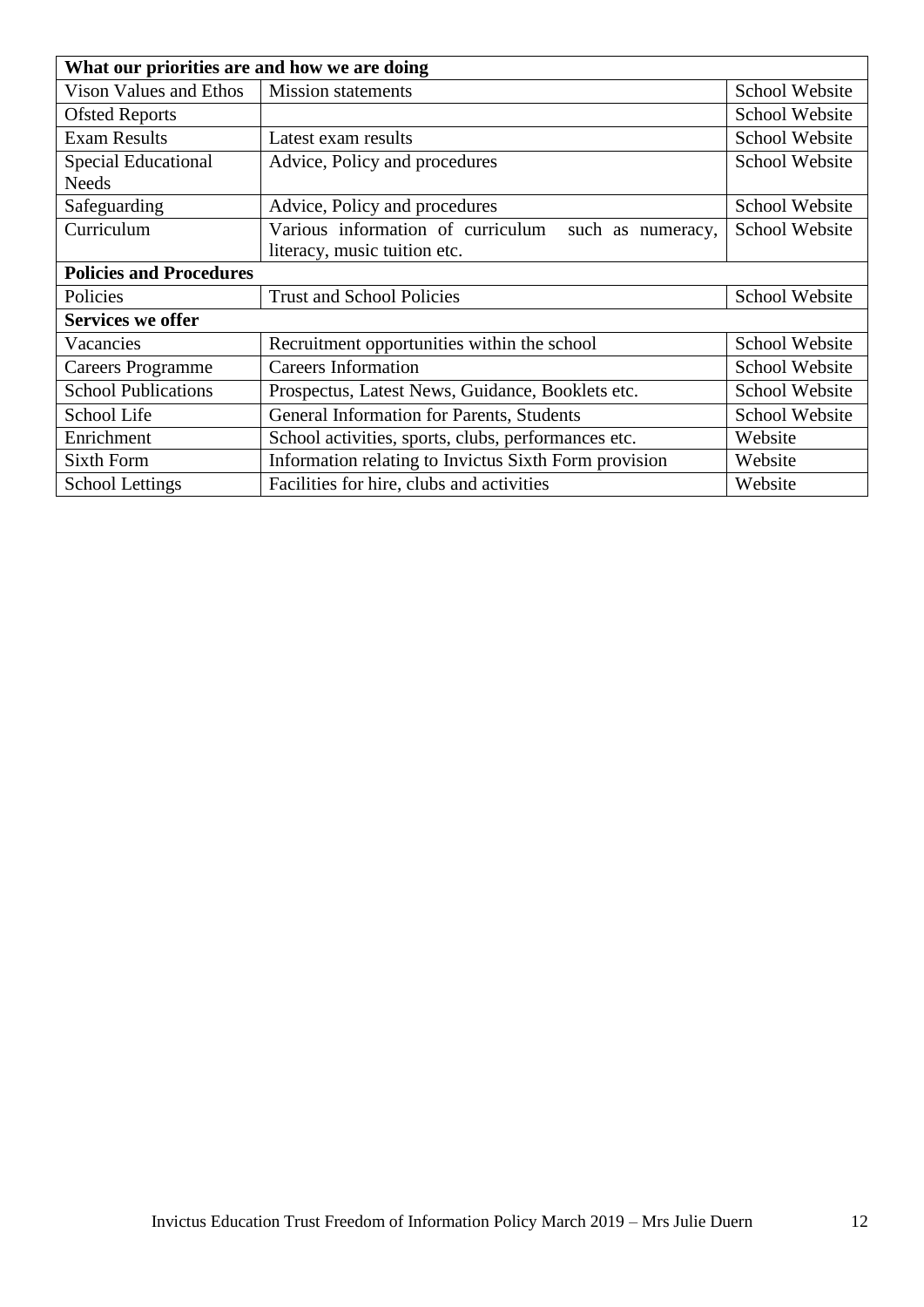| <b>What is Published</b> | <b>Details</b>                                        | <b>Location</b> |
|--------------------------|-------------------------------------------------------|-----------------|
|                          |                                                       |                 |
|                          |                                                       |                 |
| Enrichment               | School activities, sports, clubs, performances etc.   | Website         |
| Sixth Form               | Information relating to Invictus Sixth Form provision | Website         |
| <b>School Lettings</b>   | Facilities for hire, clubs and activities             | Website         |
| School Uniform           | Details of ordering                                   | Website         |